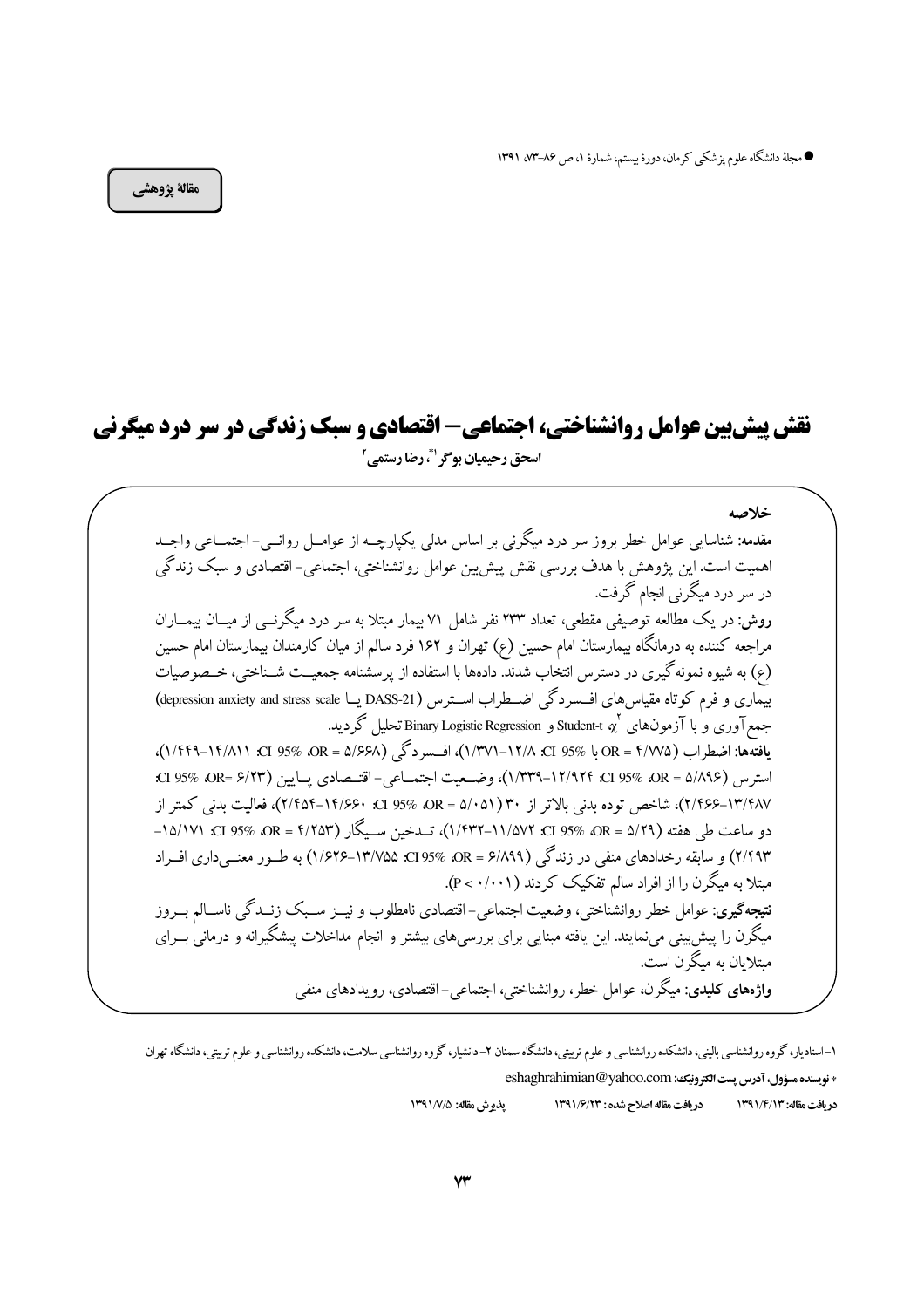مقدمه

سر درد میگرنی یک اختلال بالینی مزمن و شایع اســت که بار بیماری حاصل از آن بالا است و به سطوح متفاوت ناتوانی منجر میشود (۲، ۱). میگــرن بــا اخــتلال بــارز در کیفیت زندگی همراه است و هزینــه بــالایی را در سیــستم مراقبت درمانی به خود اختصاص میدهــد (۳، ۲). بنــابراین ضروری است که متخصصان بــالینی بــه بررســی عــواملی بپردازند که در پیدایش، سـیر و شـدت حمــلات انفــرادی میگرن و ناتوانی متعاقب آن نقش دارند تا به طــور اصـــولی بتوانند فراواني اين حملات را كاهش دهند، شدت علايــم را كنترل نمايند و تأثير آن را بر عملكـرد روانــى- اجتمــاعى محدود سازند. تاكنون، اغلب مطالعات و علايــق بــاليني بــر عوامل زیستی متمرکز بودهاند که خود به قدمهای مهمی در پیشگیری و درمان موفق میگرن و نــاتوانی مــرتبط بــا آن منجر شده است. با این وجود، مطالعات متعددی نشان دادهاند که عوامل زیستی به تنهایی قادر نیستند همــه جنبــههــای میگرن و به خصوص ناتوانی مرتبط با آن را تبیــین نماینــد (۴٫۳). روابطی چند سویه بین عوامل زیستی، روانـشناختی و اجتماعی در پیدایش میگرن وجود دارد که نیازمند مداخلــه متناسب هستند (۳، ۱).

عوامـــل روانــــشناختى نظيـــر حـــالات هيجـــانى منفـــى (افسردگی، اضطراب و خشم) میïتوانند احتمال بروز حملــه سر درد میگرنی را تسریع نمایند، شــدت ادراک شــده درد ناحیه سر را افزایش دهنــد و اخـــتلال کــارکردی ناشــی از میگرن و ناتوانی مرتبط با آن را بالا ببرنــد و پــیشآگهــی درمانی را ضعیف سازند (۶، ۵). احساسات اضطرابی در میان مبتلایان به ســر درد میگرنــی بــسیار شــایع اســت و ایــن احـــساسات یکـــی از مهـــمتـــرین عوامـــل راهانـــداز میگـــرن است (۷٬۵). افسردگی و احساسات خلق منفی نیز در میــان بیماران مبتلا به میگرن نسبت به افراد بدون میگــرن، بــالاتر است (۸). افسردگی و خلق منفی میزان استرس را افــزایش میدهند که خود راهانداز سر درد میگرنی اســت، همچنــین

این عوامل شدت سر درد را بالا می برند و پاسخ به درمان را به طور منفی تحت تأثیر قرار میدهند (۹، ۸). افسردگی بــه طور منفی سطح رضایت کلــی زنــدگی بیمــار را کــاهش میدهد و از طرفی اغلب همراه بــا درمانــدگی اســت کــه ناتوانی مرتبط با میگرن را افزایش میدهــد (۱۰). اســترس روانی-اجتماعی نیز از پیش بینی کنندههـای مهــم ســر درد میگرنی است و نقش مهمی در پیامدها و ناتوانی مربوط بــه آن دار د (۱۲، ۸۱، ۵).

عوامل اجتماعی- جمعیــت شــناختی در کنــار ســبک زندگی و اختلالات همزمان و دیگــر شــرایط منفــی نقــش مهمی در پیدایش میگــرن و تــداوم آن دارد (۱۳). عوامــل مربوط به سـبک زنــدگي و عوامــل اجتمــاعي- اقتــصادي نامناسب بــروز ســر درد میگرنــی را تـــسریع مــی کننـــد و چالشهایی بر سر راه مداخله و درمان آن فــراهم مــی کنــد  $(15-15)$ 

اصلاح عادات مربوط به سـبک زنــدگی یــک راهبــرد پیــــشگیرانه کلیــــدی در بــــسیاری از ســــر دردهــــا اســـت. گزارش های موردی و مطالعات بــالینی نــشان دادهانــد کــه فعالیت بدنی شدت، فراوانی و فعالیــت ســر درد میگرنــی را كاهش مىدهد (١٧). با اين وجود در برخي مطالعات نتــايج متعارضی در مورد اثر ورزش و فعالیت بدنی بر سر درد بــه دست آمده است (۱۸، ۱۶). برخی از مطالعات نشان دادهانــد که بین چاقی و اضافه وزن به عنوان یک پیامد مهم سـبک زندگی با سر درد رابطه وجود دارد و ایــن عوامــل تــأثیری منفی بر پیامدهای درمانی سر درد دارند (۲۰، ۱۹). از طرفی، برخی از مطالعات مقطعی نشان دادهاند که شاخص توده بدن و چاقی ارتباطی با شیوع میگرن ندارند (۲۱). نتایج متفــاوتی نیز در مورد رابطه بین دیگر عوامل سبک زندگی و سر درد میگرنی به دست آمده است (۲۰، ۱۸، ۱۶). چنین یافتههایی پژوهشهای بیشتری را برای دستیابی به نتــایج منــسجم تــر ضروری میسازد. بی ثباتیهایی نیز در نتـایح منتــشر شــده راجع به رابطه احتمالی بین سیگار کشیدن و انــواع ســر درد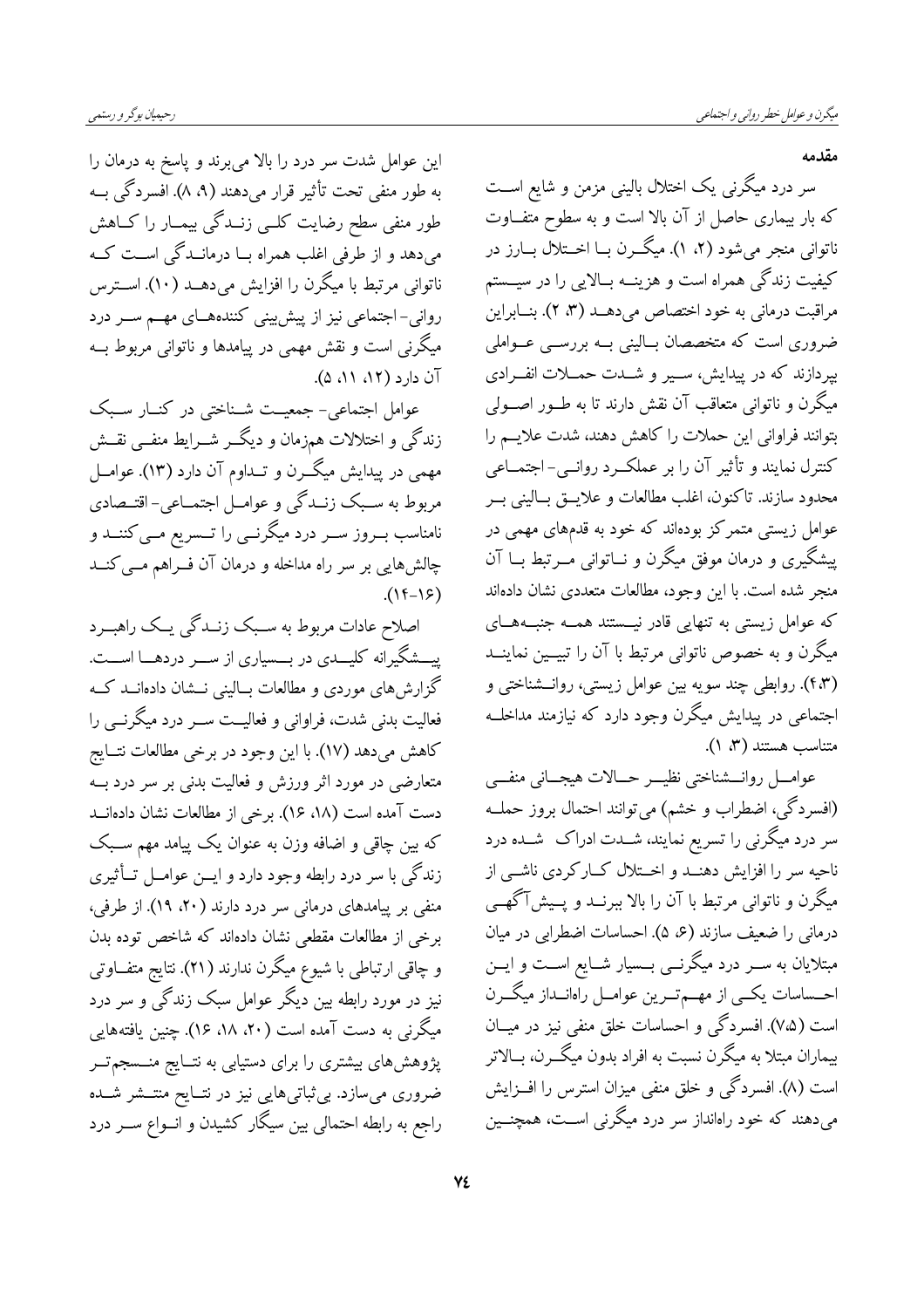وجود دارد (۲۳، ۲۲). در مطالعهای نشان داده شد که سیگار با تجربه سر درد راجعه همــراه اســت (۲۳). در مطالعــهاي، Waldie و همکاران دریافتند که خطر ســر درد مکــر ر در میان کودکان و نوجوانان سیگاری در مقایسه با افــراد غیـــر سیگاری بالاتر بود، اما طی بزرگسالی سیگار کشیدن با ســر درد مکرر همراه نبود (۲۳).

دلیل اصلی تکرار چنین پژوهشی در ایران دستیابی بــه نتایجی منسجم در رابطهی بین عوامل روانشناختی، اجتماعی-اقتصادی و سبک زندگی با میگرن بود؛ اگر چــه مطالعــات پراکندهای در دیگر جوامع در این زمینه وجــود دارد، ولــی عدم وجود مطالعهای منسجم با این رویکرد در ایسران یـک خلأ يژوهشي است كه با چنين مطالعاتي پر خواهد شد. ايــن مطالعه در ایران از این نظر که به طور یکپارچهای رابطه این عوامل با میگرن را با هم بررسی می کند، تفاوت اساســی بــا سایر پژوهشها در دیگر جوامع دارد. به علاوه، با توجه بــه اهمیت برخی از عوامل جمعیت شناختی نظیر جنسیت ایــن متغیر نیز وارد مطالعه حاضر گردیده است. جنسیت می تواند در کنار دیگر عوامل خطر نقش مهمــی در بـــروز میگـــرن داشته باشد (۲۴). با توجه به آنچه گفته شد بررســی عوامــل خطر همراه بــا میگــرن مبنــایي بــراي طراحــي مــداخلات متناسب، فراهم میسازد. بنــابراین، هــدف مطالعــه حاضــر بررسی نقش پسیش بسین عوامــل روانــشناختی، اجتمــاعی-اقتصادی و سبک زندگی در سر درد میگرنی است.

روش بررسی مطالعه حاضــر يــک طــرح توصــيفي مقطعــي (-cross sectional descriptive design) بود کــه در مهرمــاه ۱۳۹۰ تــا بهمن ماه ۱۳۹۰ انجام شد. جامعه آماری شامل مردان و زنان بزرگسال مبتلا بــه میگــرن مراجعــه کننــده بــه درمانگــاه بیمارستان امام حسین (ع) و نیز کارمنــدان بیمارســتان امــام حسین (ع) بود. از این میان، تعداد ۲۳۳ نفر شامل ۷۱ بیمــار (۳۰ مرد و ۴۱ زن) مبتلا به سر درد میگرنی در دامنه ســنی

۳۴ تا ۵۶ سـال از ميـان بيمـاران تحـت درمـان دارويـي مراجعه کننده به درمانگاه بیمارستان امام حسین (ع) تهران و همچنین ۱۶۲ فرد سالم (۸۲ مرد و ۸۰ زن) در دامنه سنی ۲۸ تا ۵۵ سال از میان کارمندان بیمارستان امام حـسین (ع) بــه شیوه نمونهگیری در دسترس انتخاب شــدند. بــا توجــه بــه روابط مورد بررسی و تعداد متغیرهای پیش بسین منطبــق بــا انتخاب حجم نمونه برای تحلیل رگرسیون، مطالعات مشابه و افزایش توان آزمون در تحلیل Regression این حجــم نمونــه ۲۳۳ نفری طی پنج ماه در طول هــر هفتــه انتخــاب شـــدند. معیارهای ورود گروه مبتلا به میگرن بــه پــژوهش حاضــر عبارت بودند از: ۱) تـــشخيص ســـر درد نـــوع ميگرنـــی بــا تشخیص پزشک معالج به عنوان مهــمتــرین مــلاک بــرای وجود میگرن؛ ۲) عدم بستری بودن بیمار و یا تجربه علایــم حاد بیمــاری؛ ٣) تمایــل و اخــذ رضــایت آگاهانــه بــرای مــشاركت در پــژوهش و تكميــل فــرم ضــوابط اخلاقــي پـــژوهش؛ و ۴) مراجعـــه بـــه یکـــی از پزشـــکان درمانگـــاه بیمارستان امام حسین (ع) تهران و داشتن پرونــده پزشــکی نزد پزشک معالج. معیارهای خروج از پژوهش حاضر برای شرکت کنندگان مبتلا به میگرن عبارت بودند از: ۱) تجربــه کنونی عوارض حاد مرتبط با میگرن؛ ۲) بستری بودن بیمار طی زمان پژوهش ۳) ابتلا به سایر بیماریهای مزمن به جز میگرن، ۴) تشخیص اختلالات نورولوژیکی که تبیین کننده درد در ناحیه سر هستند. بــه عـــلاوه، عـــدم برخـــورداری از میگرن و هرگونه بیماری جسمی یا روانشناختی توأم با درد حاد و نیز رضایت و تمایــل آگاهانــه بـــرای مــشارکت در پژوهش از ملاکهای ورود برای شرکت کننــدگان بــدون سابقه میگرن بود. با بررسی معیارهای تشخیص میگـــرن بــا استفاده از پرسشنامه مشخص شد که گــروه شــاهد (بــدون سابقه میگرن) به میگرن میتلا نبودند.

در این یژوهش دادهها با استفاده از پرسشنامه اطلاعــات جمعیت شناختی- خصوصیات بیماری و فرم کوتاه مقیــاس افسر دگی اضطراب استرس (depression anxiety stress scale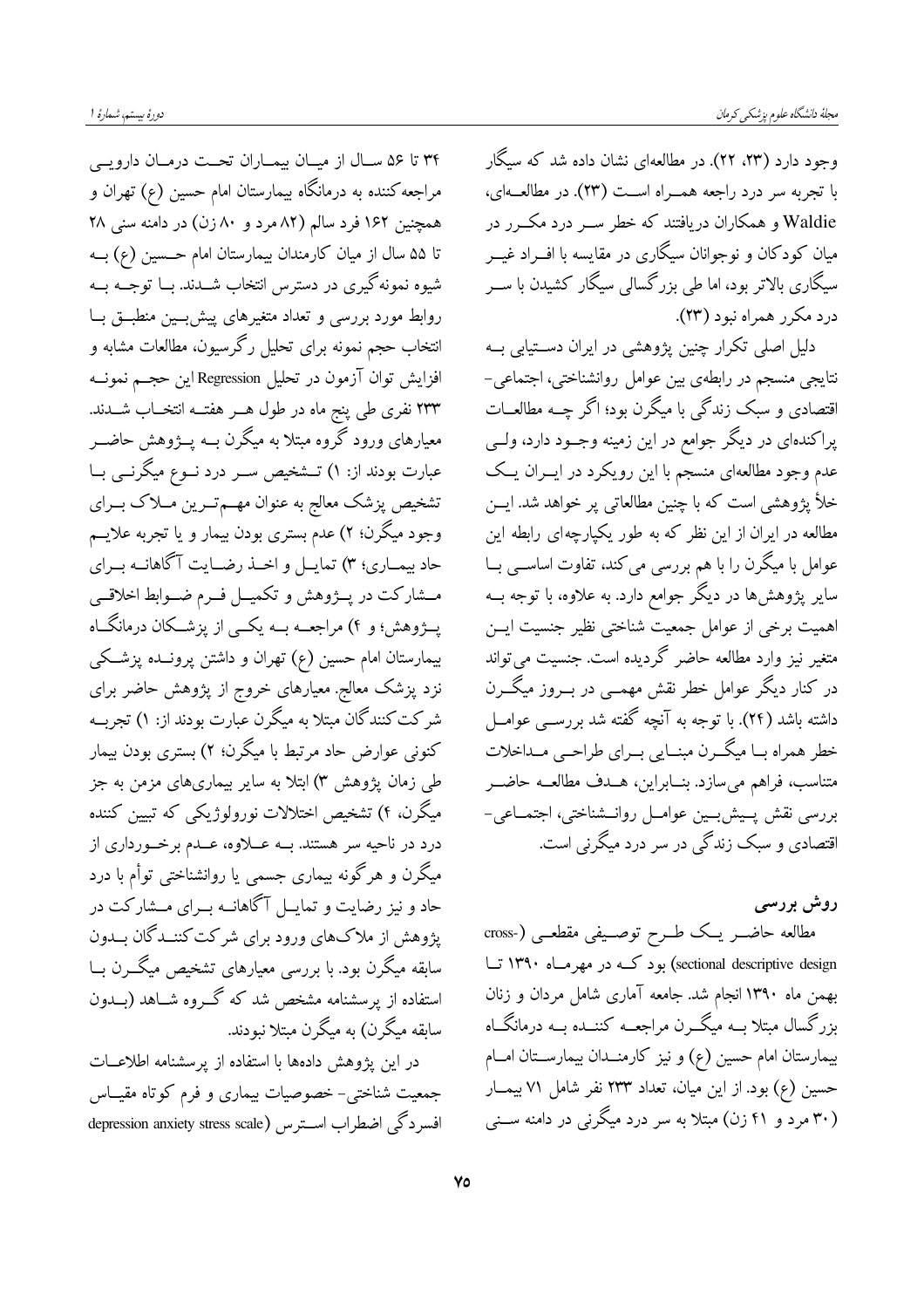رحيميان بوگر و رستمي

مذکور را طی یک هفته گذشته با استفاده از یک مقیــاس ۴ درجهای ( ۰: هرگز، ۱: تا اندازهی کمی، ۲: اغلب اوقات، ۳: همیشه) درجهبندی کنــد. جمــع پاســخهــای هــر مقیــاس نشاندهنده نمره کل آن مقیاس بود. این مقیــاس از اعتبــار سازه، اعتبار ملاکمی، اعتبــار هــمزمــان و پايــايي مطلــوب برخوردار است (٢٧، ٢۶). در مطالعه اصفري مقدم و همکاران ضرایب همسانی درونی دو مقیــاس افــسردگی و استرس به ترتیب ۰/۹۳ و ۰/۹۲ و ضرایب بازآزمایی (بـا فاصله ۳ هفته) مقیاس های افسردگی و استرس بــه ترتیــب  $(1)(\gamma)$  +  $(1)(\gamma)$  +  $(1)(\gamma)$ 

همچنین، این مطالعه مبتنی بر رعایت ملاحظات اخلاقبی از جمله رعایــت تمــام كــدهاى اخلاقــى مــصوب وزارت بهداشت، درمان و آموزش پزشکی، حقوق شرکت کنندگان در محرمانه بــودن اطلاعــات آن@ــا، برخــورداري از حــق انصراف از ادامه شرکت در مطالعه طی هر مرحله از مطالعه، و کسب رضایت آگاهانه از آنها به صورت کتبــی انجــام گرفت. همچنین، هیچ گونه منابع مالی یا منافعی دیگــر کــه موجب سوگیری در نتایج تحقیق شود، در این مطالعه وجود نداشت.

دادههای جمع آوری شده به وسیله ابزارهای پژوهش بــه کمک آمارههای توصیفی (فروانی و درصد) و آزمونهــای و Student-t با اســـتفاده از Enter binary logistic regression بــا اســـتفاده از نرمافزار کامپیوتری PASW تحلیل شدند. بــه اعتقــاد Peng و همکاران Logistic regression روش چند متغیره مناسبی برای توصیف و آزمون روابط بین یک متغیر پیامد (وابــسته) دو مقولهای و تعدادی از متغیرهای مستقل مقولهای یــا پیوســته است (٢٨). اين شرايط در يژوهش حاضر بــه طــور كامــل بر قرار بود.

نتايج شـركت كننــدگان يــژوهش متــشكل از ۱۱۲ ( ۴۸/۱ درصد) مرد و ۵۱/۹)۵۱ درصد) زن بودنــد. دامنــه ســني

يا DASS-21) جمع آوري شد. يو سشنامه جمعيت شــناختي-خصوصیات بیماری پرسشنامهای محقق ساخته بود کــه بــه منظور جمع آوري اطلاعات كيفي و اخذ اطلاعات جمعيــت .<br>شناختي نظير سن، جنسيت، وضعيت اجتماعي- اقتــصادي و سابقه خانوادگی میگرن در بستگان درجه یک و نیز برخــی خصوصیات بیمــاری نظیــر نــوع میگـــرن، زمــان و نحــوه تــشخيص، درمــان و توانبخـــشي، در ايـــن مطالعــه توســط پژوهشگران تدوین شد. برخی از سؤالات این پرسشنامه بــه صورت بلی و خیر نمرهگذاری شــد و در برخــی ســؤالات شرکت کنندگان بایستی از میــان گزینــههــا، گزینــهای را انتخاب می کردند که بیشتر در مــورد آن\صا صــدق کنــد. روایی محتوایی و سازه این پرسشنامه توسط چهبار نفیر از متخصصان تأييد شد و همساني دروني آن با آلفاي كرونباخ ۰/۸۰ به دست آمـد كـه حـاكي از پايـايي مطلـوب ايـن پرسشنامه بود. در این مطالعه با استفاده از ایــن پرســشنامه، وضعيت اقتصادي-اجتماعي (socioeconomic status) يــا SES) بر یایه درامد ماهیانه خانواده به سه دســته یــایین (کمتــر از ۷۰۰ هزار تومان)، متوسط (بین ۷۰۰۰۰۰ تومان تا ۱۲۰۰۰۰۰ تومان) و بالا (بیشتر از ۱۲۰۰۰۰۰ تومان) تفکیـک شــد و مورد سنجش قرار گرفت.

DASS-21 توسط Lovibond و Lovibond ساخته شده است و توسط پژوهشگران دیگر و نیــز گـــروههــای پژوهـــشی گوناگونی تحت ارزیابیهای گستردهای قرار گرفتــه اســت (۲۵). این مقیاس شامل سه خرده مقیــاس هفــت گویــهای است که عواطف منفی افسردگی، اضـطراب و اســترس را میسنجد. گویههای افسردگی بر خلق پایین، عــزت نفــس پایین و دید منفی نسبت به آینده متمرکـز اســت. مقیــاس اضطراب بر پاسخهای ترس و برانگیختگــی فیزیولــوژیکی تمرکـز دارد و خــرده مقيــاس اســترس نيــز بــر تــنش و برانگیختگی مداوم تمرکز دارد. از شرکت کنندگان خواسته شد هر عبارت را به دقت بخواننــد و پــس از خوانــدن هــر عبارت شدت و فراوانی علامت مطـرح شـده در عبــارت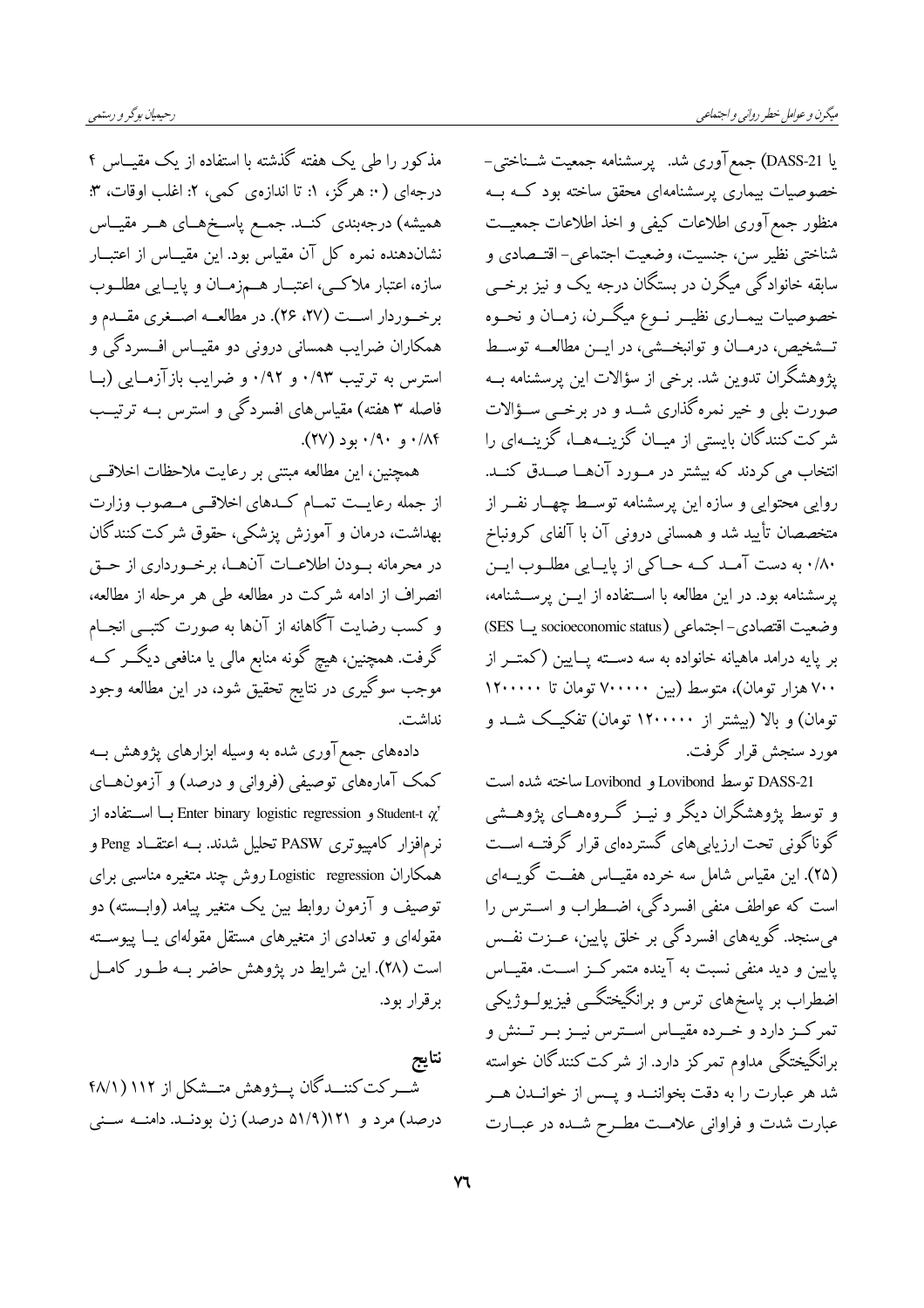سال با میانگین زمانی ۳/۱۳ سال بــه میگـــرن مبـــتلا بودنـــد. مشخصات شركت كنندگان و نيز معنىدارى تفــاوت آن.هــا با آزمون  $\chi^{\rm v}$ ارائه شده است (جدول ۱).

شرکت کنندگان بین ۲۸ سال تا ۵۶ سال و با میانگین ســنی ۵/۸۱۹ ± ۴۲/۴۵ سال بود. ۷۱ بیمار (۳۰/۵ درصد) مبتلا به سر درد میگرنی و ۱۶۲ فرد (۶۹/۵ درصـد) فاقــد ســر درد میگرن بودند. افراد مبتلا به سر درد میگرنبی طبی ۲ البی ۷

| مقدار P                             | $\chi\tau$                        | افراد سالم<br>تعداد (درصد)                             | مقدار P                      | $\chi^{\check{}}$               | مبتلا به میگرن<br>تعداد (درصد)                            | متغيرها                      |
|-------------------------------------|-----------------------------------|--------------------------------------------------------|------------------------------|---------------------------------|-----------------------------------------------------------|------------------------------|
| $\cdot$ / $N\Delta$                 |                                   | $(\Delta \cdot 9)$ $\Lambda$                           |                              | $1/N \cdot F$                   | (FY/Y)Y                                                   |                              |
|                                     | $\cdot$ / $\cdot$ $\cdot$ $\cdot$ | (FY)                                                   | .7197                        |                                 | $(\Delta V/V)$ ۴۱                                         | جنس مرد                      |
|                                     |                                   |                                                        |                              |                                 |                                                           | جنس زن                       |
|                                     | 9/09r                             | $(YF/\mathcal{V})$ rq                                  |                              | $\mathcal{N} \cdot \mathcal{A}$ | $(F$ $F/0)$                                               | SES پايين                    |
| $\cdot/\cdot\cdot\wedge^*$          |                                   | $(\mathfrak{f}\mathfrak{r}'/\Lambda)$ V)               | $\cdot/\cdot\cdot$ ۴*        |                                 |                                                           | SES متوسط                    |
|                                     |                                   | $(TY/1)$ $\Delta Y$                                    |                              |                                 | (10/0) 11                                                 | بالا                         |
| $\langle \cdot/\cdot\cdot\rangle^*$ | 14/978                            | $(F\Delta/\Gamma)$ VY                                  | $\cdot$ /19V                 | $T/\Delta V$                    | (YY/A)                                                    | BMI پایینتر از ۲۵            |
|                                     |                                   | $(\Upsilon \Upsilon / 9) \Delta 9$                     |                              |                                 | (FY/Y)Y'                                                  | $Y4/9$ i $Y0$ BMI            |
|                                     |                                   | $(Y \cdot / F)$                                        |                              |                                 | $(\uparrow \uparrow \uparrow / \wedge) \uparrow \uparrow$ | BMI بالاتر از ۳۰             |
| $\cdot/\cdot\Lambda^*$              | 0/009                             | $(F \cdot N)$ 99                                       | $\cdot$ / $\cdot$ V $\Delta$ | 3199                            | $(9.79)$ fr                                               | فعالیت بدنی <۲ ساعت در هفته  |
|                                     |                                   | (09/T)99                                               |                              |                                 | $(\Upsilon 4/\Upsilon)$ YA                                | فعالیت بدنی > ۲ ساعت در هفته |
| $\langle \cdot/\cdot\cdot\rangle^*$ | <b>٣۴/۴٨١</b>                     | $(FA/A)$ $VA$                                          | $\cdot$ 104                  | <b>٣/٧۴۶</b>                    | $(\mathfrak{f}\mathfrak{r}'/\mathcal{V})\mathfrak{r}'$    | عدم سابقه تدخين سيگار        |
|                                     |                                   | $(\uparrow \wedge \wedge \uparrow)$ $\curvearrowright$ |                              |                                 | $(\mathbf{r})/\cdot$ ) $\mathbf{r}$                       | تدخین سیگار در گذشته         |
|                                     |                                   | $(17/T)$ $\gamma$ .                                    |                              |                                 | $(Y\Delta/F)$ $\Lambda$                                   | تدخين فعلمي سيگار            |
| $\cdot$ / $\cdot \tau$              | $F/\Lambda F$                     | $(F1/F)$ $\mathcal{F}V$                                | $\cdot/\cdots$               | $1V/Y\Delta f$                  | $(YF/F)$ $\Delta T$                                       | وجود وقايع منفى              |
|                                     |                                   | $(\Delta \mathcal{N} \mathcal{F})$ 90                  |                              |                                 | $(Y\Delta/F)$ $\Lambda$                                   | عدم وجود وقايع منفي          |

جدول ۱. مقایسه متغیرهای مستقل در دو گروه افراد مبتلا به میگرن و افراد سالم

SES: وضعيت اجتماعي-اقتصادي، BMI: شاخص توده بدن

بود (P< ۰/۰۰۱). همچنین، همبــستگی Fi بــین متغیرهــای اسمي پيش بين جنسيت، وضعيت اجتمــاعي- اقتــصادي، شاخص توده بــدن، فعاليــت جــسماني، ســيگار كــشيدن و رخدادهای منفی زندگی با متغیر مقولهای ملاک یعنی بــروز میگرن به ترتیب ۰/۱۷، ۰/۲۳، ۰/۲۰، ۰/۱۸، ۰/۳۰، و ۰/۱۰ بود. به علاوه، با توجه به اهمیــت بررســی دادههــای پــرت (outliers) در مدل هــای رگر ســیونی، همــه مــوارد مقــادیر در ابتدا، بر اساس بررسی مفروضههای مسدل Logistic regression هیج همبستگی قوی (بالاتر از ۰/۹) یا هم خطــی چندگانه (multicollinearity) بین متغیرهــا وجــود نداشــت و تساوی ماتریس واریانس- کواریانس برقرار بود. همبستگی دو رشتهای نقطهای بین متغیرهای پیش بین پیوسته یعنی سن، اضطراب، افسردگی و استرس با متغیر مــلاک دو مقولــهای ابتلا به میگرن به ترتیب برابر با ۰/۵۳، ۰/۵۷، ۵۲/۰ و ۰/۵۹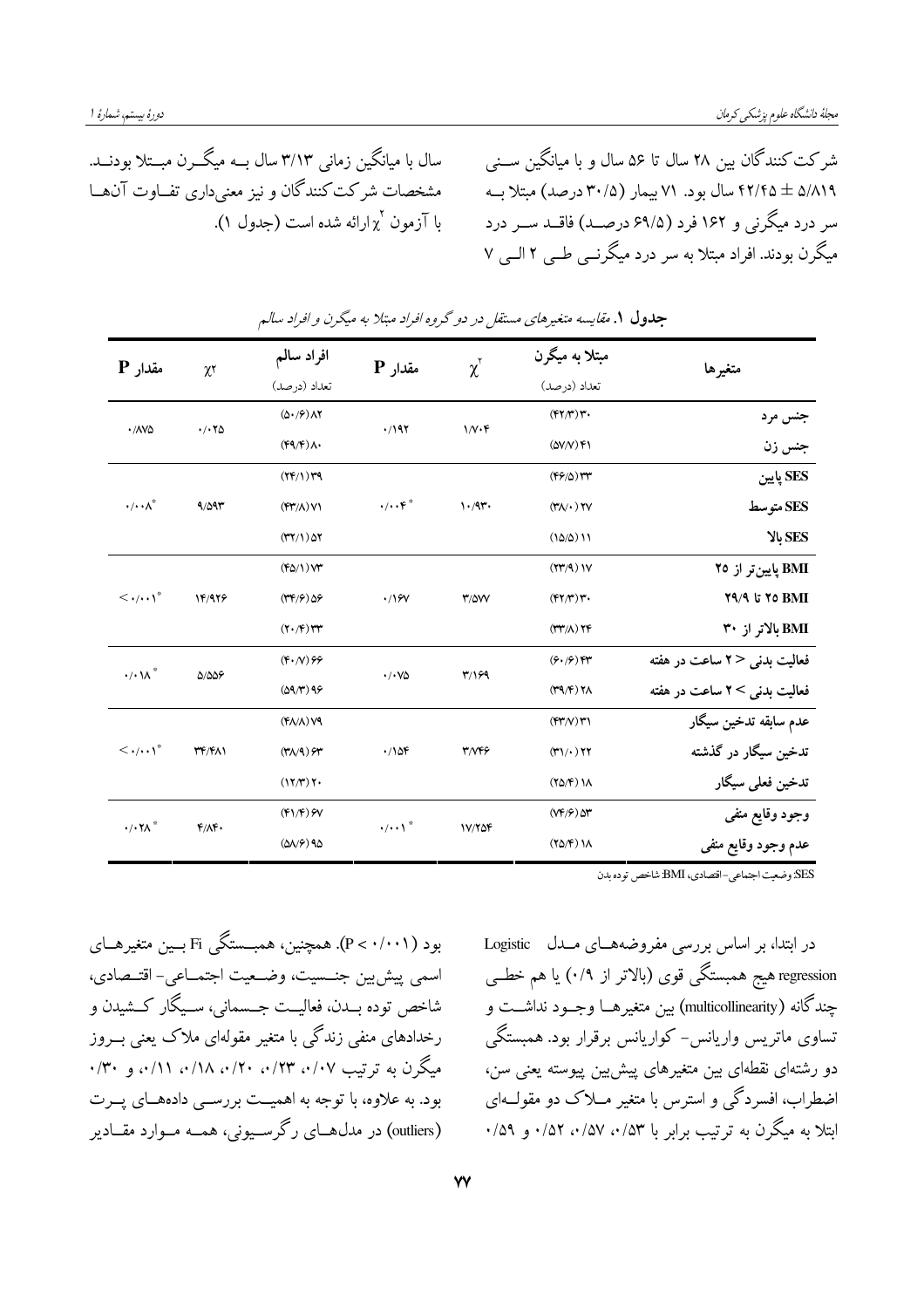افراد مبتلا به میگرن و افــراد ســالم نیــز در جــدول۲ ارائــه باقیمانده دارای ارزش بسین ۲- تــا ۲+ بودنــد. آمــارههــای توصیفی متغیرهای پیش بین (مستقل) پیوسته بین دو گــروه شدهاند.

| سطح معنىدارى                      | درجه آزادی | مقدار t       | افراد سالم                      | افراد مبتلا به میگرن                      | متغيرها |
|-----------------------------------|------------|---------------|---------------------------------|-------------------------------------------|---------|
|                                   |            |               | انحراف معیار ± میانگین          | انحراف معيار ± ميانگين                    |         |
| $\langle \cdot/\cdot\cdot\rangle$ | ۲۳۱        | $4/\Delta M$  | $FF/\Delta_1 \pm \Delta/FYY$    | $f$ $\mathcal{W}$ $\pm$ $f$ $\mathcal{W}$ | سن      |
| $\langle \cdot/\cdot\cdot\rangle$ | ۲۳۱        | ۱۰/۶۴۵        | $V/Y^* \pm 9/Y9$                | $17/97 \pm 0/81$                          | اضطراب  |
| $\langle \cdot/\cdot\cdot\rangle$ | ۲۳۱        | 9/1.0         | $\lambda$ 19 $\pm$ $\Delta$ /29 | $17/N\pm 6/96$                            | افسردگی |
| $\langle \cdot/\cdot\cdot\rangle$ | ۲۳۱        | <b>11/749</b> | $V/FT \pm \Delta T$             | $\gamma$ . $\epsilon \pm \epsilon$        | استرس   |

جدول ۲. تفاوت متغیرهای مستقل پیوسته در دو گروه مورد مطالعه

هفته (۲۰۰۸) = P)، تدخين سيگار (۲۰۰۳) = P)، سابقه رخدادهای منفی در زندگی (۲۰۰۵ = P)، اضطراب (P < ۰/۰۰۱)، افسردگی (P < ۰/۰۰۱) و استرس (۰/۰۰۱). > P) از لحاظ آماری معنیدار بود و این متغیرها به طور معنی(داری در توانایی پیش پینی مدل و بروز میگرن سهم دارند. عامل جنسیت نقش معنیداری در پیش پینی بروز میگرن در این مدل نداشت (۲۰/۰۵).

مقادیر β در احتمال تخصیص موارد به دو گروه مبتلا به میگرن یا گروه ســالم، بــرای عامــل وضــعیت اجتمــاعی-اقتصادی پایین برابر با ۱/۶۲۹ بود که نشان می دهد افــزایش وضعيت اجتماعي-اقتصادي نامطلوب موجب افزايش بسروز میگرن به میزان ۱/۶۲۹ می گردد. یعنی، هــر چــه بیمــاران وضعيت اجتماعي- اقتصادي نامطلوب ترى داشته باشـند، بــا احتمال بیشتری نیز میگرن را تجربه مے نماینــد. همچنــین، افزایش شاخص توده بدنی بالاتر از ۳۰، فعالیت بدنی کمتـــر از دو ساعت در هفته، تدخین سیگار، سابقه رخدادهای منفی در زندگی، اضطراب، افسردگی و استرس موجب افــزایش بروز میگرن به ترتیــب بــه انــدازه ۸/۷۸۲، ۱/۴۵۶، ۸/۳۲۸، ۰/۶۸۹ ۶۵۵٪۰، ۰/۷۹۱ و ۰/۸۰۴ میشدند.

در اين يژوهش، مدل Logistic regression شامل نه متغيــر مستقل (جنسيت، وضعيت اجتمــاعي- اقتــصادي، شــاخص توده بدن، فعالیت بدنی، تدخین سیگار، رخدادهای منفــی در زندگی، اضطراب، افسردگی و استرس) بود. طبق یافتههــای جدول ٣، هشت متغير وضعيت اجتماعي- اقتصادي يــايين، شاخص توده بدنی بالاتر از ۳۰، فعالیت بــدنی کمتــر از دو ساعت در هفته، تدخین سیگار، سابقه رخــدادهای منفــی در زندگی، اضطراب، افسردگی و استرس تفاوتهای معناداری بین دو گروه داشتند و این عوامــل در کنــار هــم از لحــاظ آماری سهم معنیداری در طبقهبندی بیماران مبتلا به میگرن و افراد سالم داشــتند (P < ۰/۰۰۱) بنــابراين، گــام بعــدي، بررسهي صحت و درستي مــدل Logistic regression در پیش بینی بروز میگرن بر اساس این متغیرهای پیش بین بود. بررسی ضرایب متغیرهـای پـیش بـین در معادلـه Logistic regression در پیش بینی احتمال بروز میگرن، نــشان دهنــده سهم مهم اين متغيرهاي پيشيين بود (جدول ٣).

بررسی ضرایب متغیرهای پیش بین نشان داد که آزمون Wald به ترتیب برای هشت متغیر وضعیت اجتماعی-اقتصادی پایین (۲۰۰۹ = P)، شاخص توده بدنی بالاتر از ۳۰ (p < ۰/۰۰۱)، فعالیت بدنی کمتر از دو ساعت طی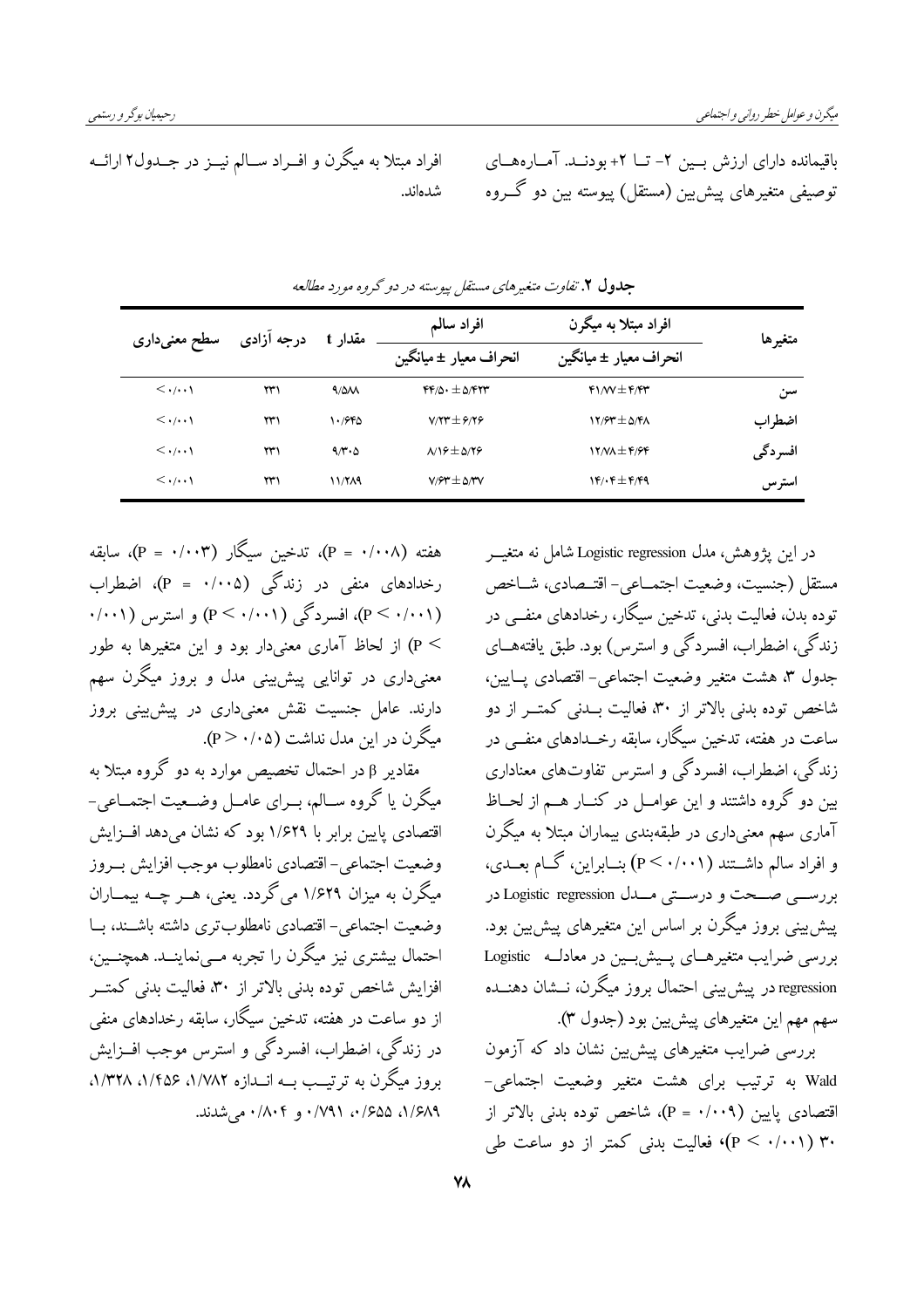| مقدار P                           | فاصله اطمينان ٩٥    | OR (نسبت<br>آماره<br>شانس)<br><b>Wlad</b> | خطاى                               |                    |                          |                                     |
|-----------------------------------|---------------------|-------------------------------------------|------------------------------------|--------------------|--------------------------|-------------------------------------|
|                                   | در صد               |                                           |                                    | معيار              | بتا                      | عامل خطر                            |
| .799                              | $\cdot$ /140-1/V14  | $\cdot$ / $\gamma$                        | $\cdot$ $/$ ۴۲۳                    | .7080              | $-\cdot/\tau\wedge\cdot$ | جنسيت                               |
| $\cdot/\cdot\cdot$ ٩              | <b>Y/FGG-1۳/FAV</b> | 9/77                                      | $V/\cdot Y^q$                      | $\cdot$ / $\gamma$ | 1/979                    | وضعيت اجتماعي– اقتصادي يايين        |
| $\langle \cdot/\cdot\cdot\rangle$ | 7/404-14/66.        | $\Delta$ /۴۵۱                             | A/FY                               | $\cdot$ /0V0       | <b>I/VAY</b>             | شاخص توده بدنی بالاتر از ۳۰         |
| $\cdot/\cdot\cdot\wedge$          | 1/ 977 - 11/ 47     | $\Delta$ /٢٩٠                             | $V/\lambda\Delta\mathcal{F}$       | .7007              | 1/406                    | فعالیت بدنی کمتر از دو ساعت در هفته |
| $\cdot/\cdot\cdot$ ۳              | $Y/F4Y-10/1V1$      | $F/Y$ $T$                                 | $\Delta/\mathbf{r}\cdot\mathbf{r}$ | $\cdot$ $/$ ۴۲۲    | 1/TY                     | تدخين سيگار                         |
| $\cdot/\cdot\cdot\Delta$          | 1/979-17/00         | 9/199                                     | $\Lambda$ /9 $\Lambda$ 9           | .799               | 1/9A9                    | سابقه رخدادهای منفی در زندگے ٖ      |
| $\langle \cdot/\cdot\cdot\rangle$ | $1/TV1 - 17/190$    | $FM\delta$                                | 11/99.                             | $\cdot$ /FVF       | .7900                    | اضطراب                              |
| $\langle \cdot/\cdot\cdot\rangle$ | $1/FFA-1F/AN1$      | <b>D/991</b>                              | 11/071                             | .799               | $\cdot$ //91             | افسردگی                             |
| $\langle \cdot/\cdot\cdot\rangle$ | $1/TT9-17/97F$      | <b>DIA98</b>                              | 14/700                             | $\cdot$ / $90V$    | $\cdot/\lambda\cdot f$   | استرس                               |
| $\cdot \pi \cdot \Delta$          |                     | $Y/\Delta Y \Delta$                       | $\cdot$ /W)                        | 1/771              | Y/YY                     | عدد ثابت                            |

جدول ۳. نتایج تحلیل Logistic regression در مورد ضرایب متغیرهای پیش بین در پیشر بینی احتمال بروز میگرن

مدل کامل شامل تمامی پیش بینی کنندههــای معنــیدار بود که نشان P <  $\cdot$ / $\cdot \cdot \cdot x^2 = (15 \text{ N} - 177) = 115$  (1947) می دهد مدل قادر است بین افراد مبتلا به میگرن و افراد سالم تفكيك قائل شود.

بعد از بررســي ضــرايب متغيرهــاي پــيش بــين، طبــق شاخص های برازنسدگی مسدل Logistic regression برای آزمون نیکویی برازش Hosmer-Lemeshow برابر بسا ۶/۱۱۸ (df = ۸) با سطح معنی داری ۰/۶۳۴ به دست آمد کــه ایــن مقــدار بــالاتر از ۰/۰۵ (نقطــه بــرش برازنــدگی مــدل) و نشان دهنده تطابق خوب مدل بود. همچنین، مقــدار x٢ بــرای آزمونهای Omnibus از دیگر شاخص های برازندگی آزمون مدل Logistic regression برابر با ۱۷۶/۶۳۲ بسا درجــه آزادي ۱۲ و معنی دار بود ( P < ۰/۰۰۱). در این مدل، مقادیر Cox & و Nagelkerke R<sup>2</sup> و Nagelkerke R<sup>2</sup> كه نشان دهنده مقدار تغییر بذیری متغير وابسته (وجود يا عدم وجود ميگرن) تبيين شده توسط مدل می باشند، به ترتیب ۰/۵۳۱ و ۰/۷۵۱ بودنــد و نــشان می دادند که بین ۵۳ درصد (Cox & Snell R<sup>2</sup>) و ۷۵ درصد همان گونه که در حدول ۳ مشهود است، هشت متغب مستقل اضطراب، افسردگی، استرس، وضــعیت اجتمــاعی-اقتصادي پايين، شاخص توده بدني بالاتر از ۳۰، فعاليت بدني كمتب از دو سباعت در هفتیه، تبدخین سبیگار و سبابقه رخدادهای منفی در زندگی سهم معنــیداری در پــیش:ینــی بروز میگرن در این مدل داشتند. قوی ترین پیش بینی کننــده احتمال بروز و تجربه میگرن در این مدل، سابقه رخــدادهای منفی در زندگی با نسبت شــانس ۶/۸۹۹ بــود. ایــن نــشان می دهد که با کنترل سایر عوامل در مدل، افراد دارای سابقه رخدادهای منفی در زندگی با احتمال حدود هفت بار بیشتر از افراد بدون سابقه رخدادهای منفی در زنــدگی میگــرن را تجربه خواهند نمـود. بعــد از ســابقه رخــدادهای منفــی در زندگي، وضـعيت اجتمــاعي- اقتــصادي پــايين، اســترس، افسردگی، شاخص توده بدنی بــالاتر از ۳۰، فعالیــت بــدنی کمتر از دو ساعت طی هفته، اضطراب و تدخین سیگار بــه ترتيب قوى ترين پيش بينسي كننسده هسا بودنسد و بسه طسور معنی داری احتمــال بــروز میگــرن را پــیش بینــی کردنــد  $(p<\cdot/\cdot \Delta)$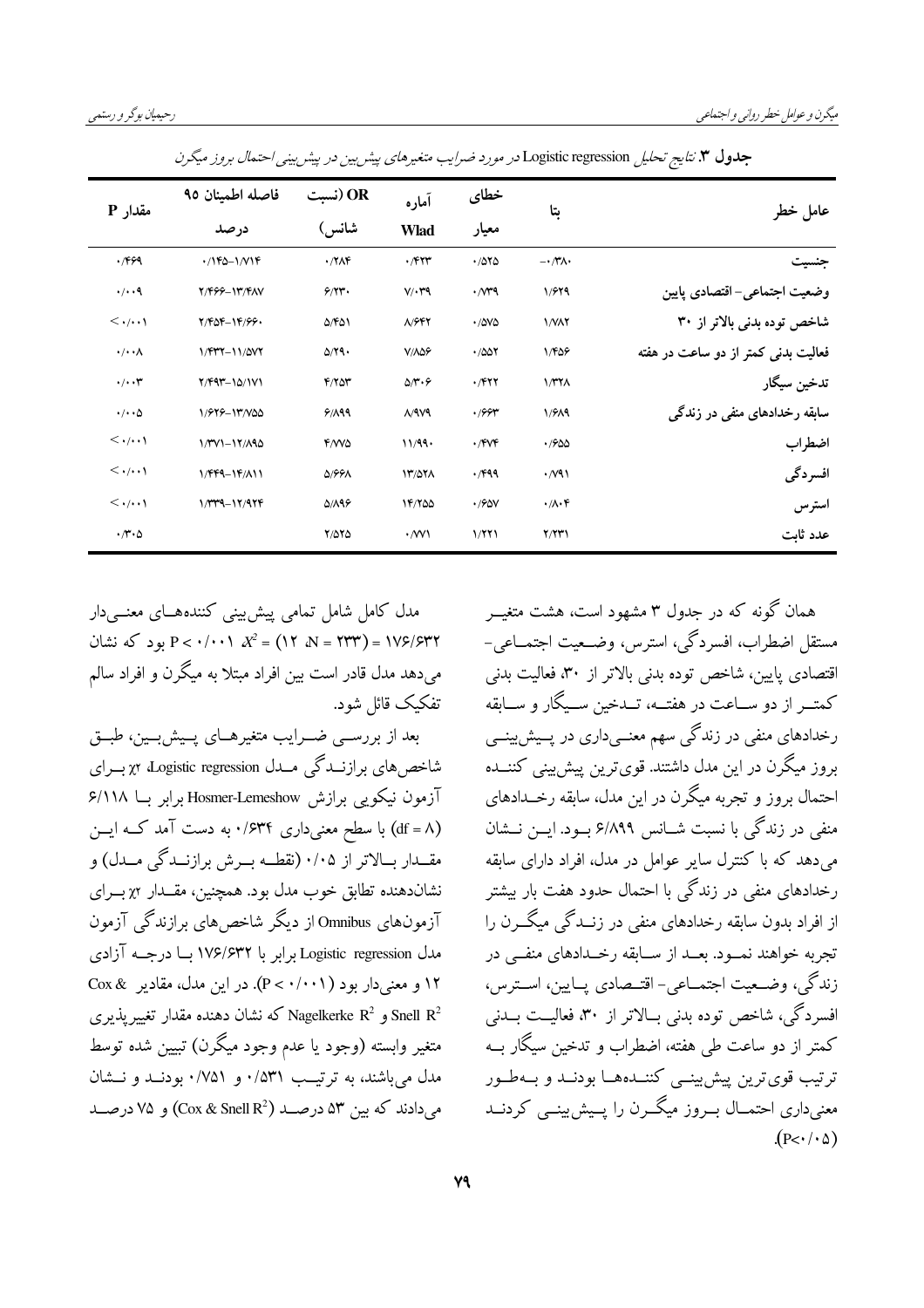میگرن تجربه می گردد. در مطالعاتی جداگانه، نتیجه گرفتــه شد که حالات افسردگی بــه عنــوان یکــی از مهــمتــرین پیش بینی کنندههای علامت شناسی میگرن شناخته شدهاند و اغلب میگرن و افسردگی عوامل آسیبزای مشترکی دارنــد که زمینه بروز توأم این دو سندرم را با هم فراهم مــیســازد (۵۰ ۸). می توان تبیین نمود که افسردگی با افزایش تسنش و استرس می تواند عامل راهانــداز مهمــی بــرای دورههــای میگرن باشد. بر خلاف مطالعه مذکور، در مطالعهای از نــوع کارآزمایی کنترل شده تصادفی نتیجه گرفته شد که رخــداد میگرن ارتباطی با علایم افسردگی و اضطراب نــدارد (۲۹). در تبیین این یافتههای ناهمخوان میتوان گفت که تعریــف عملیاتی متفاوت از افسردگی و اضطراب و نیــز اســتفاده از شيوههاي سنجش متفاوت براي اين مفاهيم مي تواند به نتــايج متفاوتي منجر شود.

طبق مطالعاتی دیگر، استرس عامــل روانــی- اجتمــاعی مهمی در بروز و تداوم میگرن است و این عامــل در کنــار آسیبپذیری شخصیتی، رخدادهای منفی زنــدگی و عامــل جنسیت نقش معنیداری در بــروز میگــرن دارد (۵۲ ۱۱). یکی از روشهای تخلیه استرس مــسیرهای فیزیولــوژیکی است. بنابراین در اغلب موارد میگرن به عنوان یــک پیامــد فیزیولوژیکی استرس تجربه میشود که خــود بــر اهمیــت اجرای یک طرح مداخلهای مناسب در این موارد میافزایــد. بر اساس برخي مطالعات، وضعيت اجتماعي- اقتصادي يايين و سبک زندگی آشفته و منابع اندک مورد استفاده بیمــاران نقش مهمی در بروز و تداوم سر دردهای میگرنی مــزمن و دورمای دارد (۳۰، ۱۴). در تبیسین ایس یافتـههـا اسـتدلال می شود که وضعیت اجتمـاعی- اقتـصادی از مهـم تــرین تعیین کنندههای اجتماعی- ساختاری سلامت اســت کــه در صورت نامناسب بودن سبب بروز اخــتلالات در وضــعيت سلامتي مي گردد. با اين وجود مطــابق بــا مطالعــات قبلــي (۳۱٬۳۲) استدلال میشود کـه سـبک زنــدگی از تعیــین کنندههای مهم میگرن است و افــراد دارای میگــرن واجــد

(Nagelkerke R<sup>2</sup>) تغییر پذیری متغیر وابسته یا تجربه میگــرن توسط این مجموعه متغیرهای مستقل تبیین می شود. طبق یافتههای آماری مدل ارائه شده در این پژوهش بــه خوبی قادر است افراد مبتلا به میگرن و افراد سالم را در هـــر مورد پیش بینی کند. این مدل بهطور صـحیح ۸۹/۳ درصــد کل موارد را طبقهبندی کرد و نشان داد که این افراد در دو گروه با دقت بالایی طبقهبندی شدند. همچنــین، حــساسیت مدل یعنی درصد افراد مبتلا به میگــرن بــهطــور دقیـــق بــا مثبتهای واقعی در مدل شناسایی شد و مدل قـادر بــود بــه طور صحیح ۷۸/۹ درصد افراد مبتلا بــه میگـــرن را درســـت طبقه بندی کند. ویژگی مدل یعنی درصد افراد فاقد میگــرن نيز به طور دقيق از طريق منفي هاي واقعي در مــدل شــناخته .<br>شد و این مدل قادر بود به طور دقیق پیش پینسی نمایــد کــه ۹۳/۸ درصد افراد گروه سالم در واقع فاقد میگرن هستند.

ىحٹ

در این مطالعه مقطعی در مورد بررسی نقــش پــیشبــین عوامل خطر روانــشناختی، اجتمــاعی- اقتــصادی و ســبک زندگی در سر درد میگرنی نتیجه گرفته شد کــه اضــطراب، افسردگی و استرس، وضعیت اجتماعی- اقتــصادی پــایین، شاخص توده بدنی بالاتر از ۳۰، فعالیت بــدنی کمتـــر از دو ساعت در هفته، تدخین سیگار و سابقه رخدادهای منفــی در زندگی در کنار هم ۸ متغیر کلیدی هــستند کــه بــه طــور معنیداری در دو گروه افراد دچــار میگـــرن و افـــراد ســـالم متفاوت هستند، بهطوری که این متغیرها به عنــوان عوامــل خطر مهم همراه با میگرن شناخته میشوند.

در مطالعهای نشان داده شد که اضطراب سهم معنیداری در تداوم سر درد میگرنی دارد (۵) و میگرن مــیتوانــد بــه عنوان سندرمی ثانویه بر اختلالات اضطرابی تجربه شود (۶). از آن جا که یکی از راههای مهم بروز اضطراب پیــدایش و تجربه علایم جسمانی است، می توان استدلال نمــود کــه در برخي از موارد اضطراب به حالت جسماني تبديل مي شود و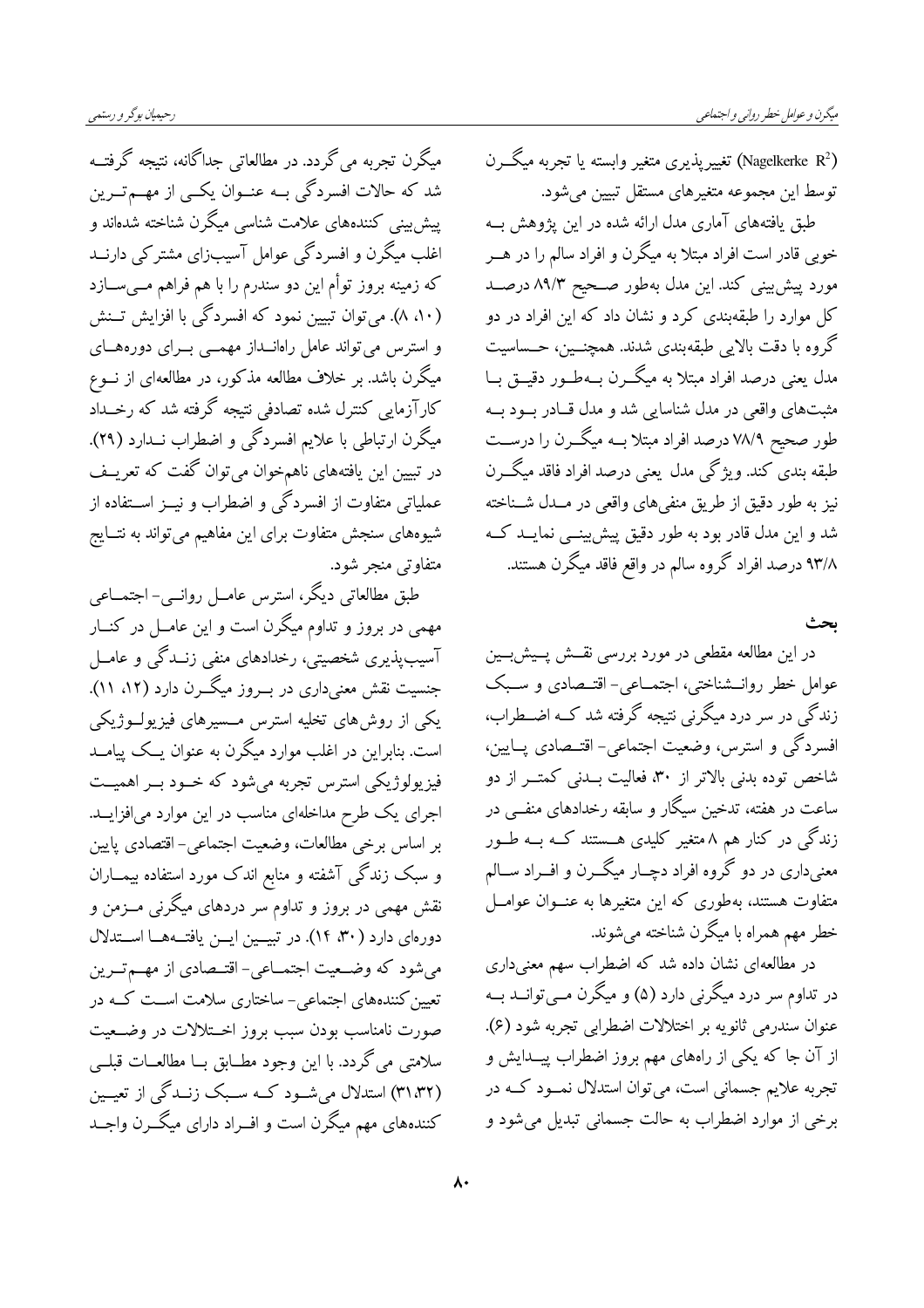عوامل اجتماعي- جمعيت شناختي و نيمرخهـاي هــمزمــان خاصی هستند. مطالعات دیگری (۲۰، ۱۹) نشان دادهاند کــه چاقی و اضافه وزن تأثیری منفی بر بروز، سیر و پیامــدهای درمانی میگرن دارند. از طرفی، شاخص توده بــدن و چــاقی ارتباطی با بروز و شیوع میگرن ندارند (۲۱). در توجیه ایــن یافتههای متضاد نیز مبی توان بـه اهمیــت همبــستههــای فیزیولوژیکی و شاخصهای زیستی همراه با چاقی و میگرن اشاره نمود. در واقع احتمال دارد که استمرار چاق<sub>ی</sub> بهوســیله سازوکارهای فیزیولوژیکی و رفتاری بتواند خطــر بـــروز و تشدید علایم میگرن را افزایش دهد.

نتايج اين مطالعه نشان داد كه فعاليت بدني كمتـــر از دو ساعت در هفته عامل خطر مهمی برای بروز میگرن اســت. در مطالعاتی مشخص شد که انجام مــنظم فعالیــت بــدنی در کاهش شدت، فراوانسی و میــزان ســر درد میگرنــی تــأثیر دارد (۱۷٬۳۳). در این زمینه میتوان گفت انواع ورزش ها و تمرین های جسمانی که توأم با آرامش هــستندّ بــا کـــاهش بروز میگرن همراه هستند. با این وجود، مطالعــات دیگـــری نظیر مطالعه Yokoyama و همکاران نـــشان داد کـــه ارتبـــاط معنــيداري بــين فعاليــت بــدنى و انــواع ســر درد وجــود ندارد (۱۲). تفاوتهای روش شـناختی در سـنجش ابعـاد سبک زندگی نظیر فعالیت بدنی و تعریف موردی ســـر درد ممکن است یکی از علل این تعارض های مشاهده شــده در نتايج باشد.

طبق مطالعه حاضر تدخین سیگار نقش مهمــی در بــروز میگرن دارد. مطالعات قبلی به نتایج متضادی در ایـــن زمینـــه دست یافته بودند. یک مطالعه بر اهمیت سـبک زنــدگی و رفتارهای مرتبط با سلامت نظیر سیگار کــشیدن در رخــداد مکرر سر دردهای میگرنــی و خوشــهای در بیمــاران مــرد تأکید داشت (۱۸). اما، مطالعهای دیگر نشان داد که ســیگار ارتباط چندانی با میگرن ندارد (۱۵). در این زمینه مــیتــوان استدلال کرد که این یافتههای گوناگون نشاندهنــده عــدم کنترل برخی از متغیرهای مهم زمینهای در مطالعات موجــود

می باشد که اثرات آنها میتواند مهمتر از یک عامل مرتبط با سبک زندگی نظیر تدخین سیگار به تنهایی باشد. بنابراین توجه با این متغیرها در مطالعات آینده با نتایج با ثبات تـــری در این زمینه همراه خواهد بود.

همچنین، طبق یافتههای این مطالعــه ســابقه رخــدادهای منفی در زندگی با بروز میگرن همراه است. بــر اســـاس دو مطالعه جداگانه رخدادهای ناگوار زندگی نقــش برجــستهای در بروز و تجربه میگرن دارند (۳۴، ۱۱). در تبیین این یافته استدلال میشود که عوامل و رخدادهای روانسی- اجتمــاعی مهم به استمرار استرس۵لمای متعددی منجر میشوند که پیامد آنها تجربه میگرن است. میتوان نتیجه گرفت کــه بــدون توجه به سطح مطلق یک رفتار خاص، رابطــه بــین عوامــل سبک زندگی و سر درد میگرنــی رابطــهای مهــم اســت و بايستي اين يافتهها را به عنوان يک يافته مثبت واقعي تفسير نمو د.

بر اساس روابط موجبود در مبدل Logistic regression يژوهش حاضر، اين عوامل تــا انــدازه معينــي بــر ييـــدايش میگرن اثر داشتند. اما، این احتمال وجود دارد که متغیرهــای دیگری نظیر شاخصهای زیستی، شــاخصهــای التهــابی و شرایط دستگاه ایمنی بدن که در این مطالعه بررسی نشدهاند، در پیدایش میگرن مؤثرتر باشند. از ایــن گذشــته، میگــرن سندرمی چند عاملی و دارای عوامل خطر چنــد گانــه اســت كه توجه به كليه اين عوامل مهم است.

پژوهش حاضر نـــشان داد کـــه عوامـــل جنـــسيت ســـهم معنیداری در پیش بینی بروز میگرن ندارد. در رابطه با ایــن یافته، شواهد مخالفی نیز موجود اســت (۲۴،۱۱). پژوهــشی نشان داد که تفاوتهای بیولوژیکی بین دو جـنس بــروز و شدت درد میگرن را تحـت تــأثیر قــرار مــی،دهنــد (٢۴). مي توان استدلال نمود كه جنسيت پيش بيني كننده رفتارها و سبک زندگی خواهد بود و به واسطه آنها نیــز پــیش:پینــی كننده احتمال بروز بيماريها اسـت. در تبيــين ايــن يافتــه ناهمخوان با پژوهشهای قبلی نیز میتوان اشاره نمــود کــه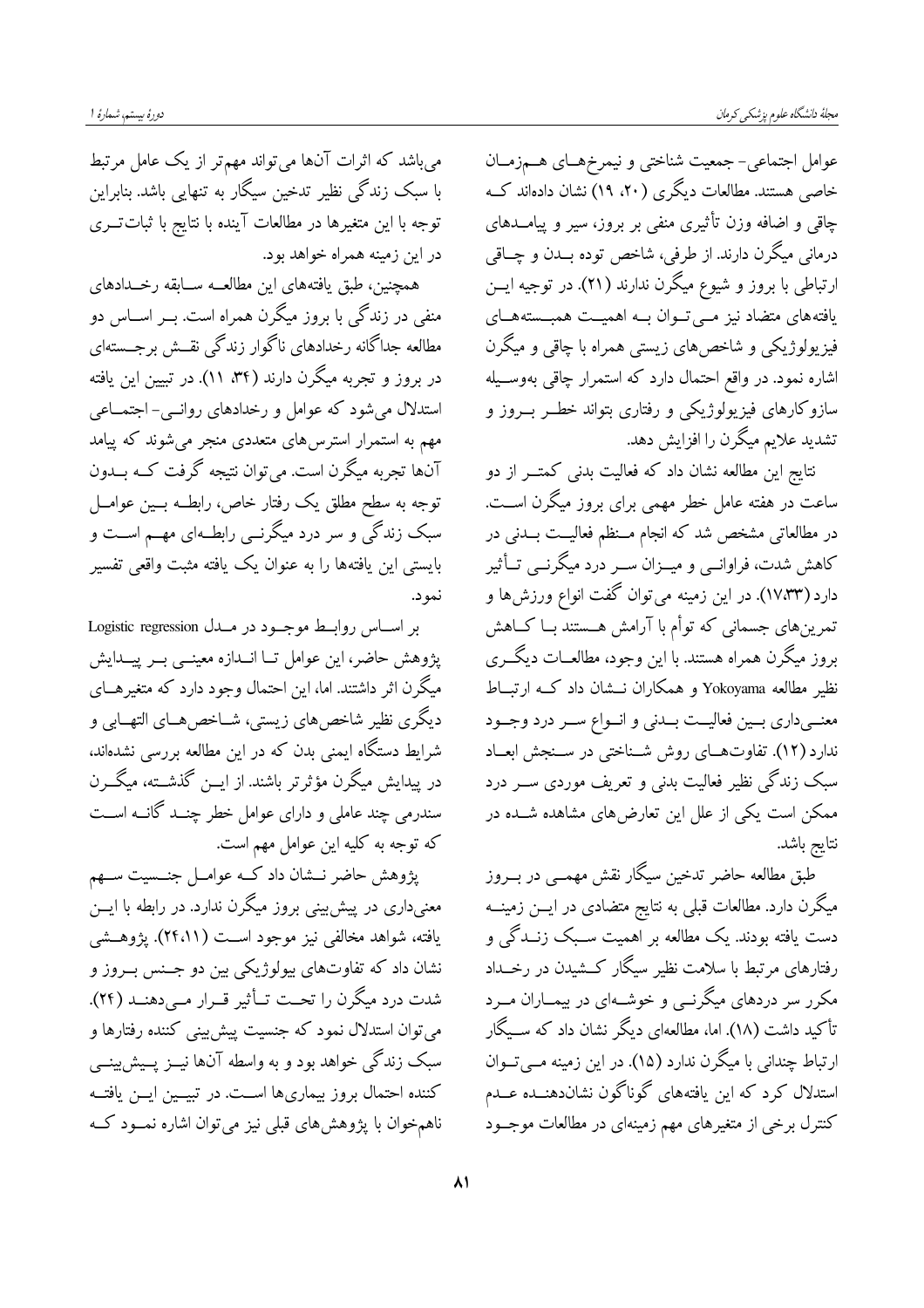عامل جنسیت در کنار عوامل برجستهای تری نظیر متغیرهای روانشناختی، رخدادهای منفی زندگی و وضعیت اجتمــاعی-اقتصادی نامطلوب معنــیدار نیــست. بنــابراین، در طراحــی مداخلات بایستی این عوامــل معنــی\دار در اولویــت قــرار ىگىرند.

اين مطالعه چندين نقطه قوت از جمله اندازه نمونــه بــه نسبت بالا، مطالعه بر روی دو جنس، و سنجش استاندارد سر درد میگرنی با تشخیص متخــصص بــالینی داشــت. از ایـــن گذشته، جمع آوری اطلاعات در مورد عوامــل مهــم ســبک زندگی بهعنوان عوامل خطر واجد اهمیت بود. با این وجــود در زمان تفسیر نتایج باید به چندین محدودیت توجه نمــود. اول این که، اطلاعات در مورد متغیرهــای ســبک زنــدگی، عوامل روانشناختی و علایم سر درد میگرنــی بــه صــورت خودگزارشی جمع آوری شد که ممکن است بــا ســوگیری همراه باشــد. دوم ایـــن کــه انجــام پـــژوهش در درمانگــاه بیمارستان امام حسین (ع) تهران و نیز بــر روی کارمنــدان این بیمارستان تعمیمپذیری یافتهها را محدود میسازد. ســوم این که، در میان مبتلایان به میگرن بیمارانی وجــود داشــتند که از دیگر انواع سر درد نیز رنج میبردند بــا ایـــن وجـــود، جمع آوری دادهها و طبقهبنــدی ســر درد بــهطــور کامــل استاندارد بود و طی مطالعه وجود مــصاحبهگــران آمــوزش دیده مانع از سوگیری در انتخاب نمونه میشد. به این دلیـــل كه طرح مطالعه حاضر مقطعى بود، استنباط رابطهاى على يــا یک توالی زمانی از این رابطه ممکن نیست. از آن جــا کــه سر دردها به خصوص میگرن در سنین بین ۱۸ تــا ۳۵ ســال شیوع بالاتری دارد، توجه به این دامنــه ســنی در مطالعــات آینده ارزشمند است. به علاوه در یژوهش های آینــده بایــد

بیشتر بر رابطه بین عادات سبک زندگی و میگــرن تمر کــز شود تا یافتههای قطعیتری به منظور طراحی مدل مداخلــهای مناسب در پیشگیری و درمان فراهم گردد.

نتایج نهایی پژوهش حاکی از آن بود کــه در مجمــوع عوامل خطر روانشناختی مورد مطالعه، وضـحیت اجتمــاعی-اقتصادی و سبک زندگی در تجربه میگــرن مهــم هـــستند. مبتلایان به میگرن میتوانند با اصلاح سبک زندگی رخــداد، فراوانی و شدت سر درد را کاهش دهند. پیشنهاد مــیشــود این عوامل مورد بررسی در طراحی مداخلات و برنامههـای پیشگیرانه از میگرن به منظور ارتقای سلامت ادغام گردنــد. از آن جا که این متغیرها در رابطه با هم نقــش مــُؤثری در بروز میگرن دارند، طراحی اقــدامات مداخلــهای متناســب و جامع مناسب تر خواهد بود. با انجام کارآزمایی هــای بــالینی میتوان نقاط ضعف طرحهای پژوهش مقطعی و واپس،نگــر را برطرف ساخت که امید میرود در بررســیهــای آینــده مورد توجه قــرار گیرنــد. همچنــین پیــشنهاد مــیشــود در پژوهشهای آینده عوامل مهــمتــری نظیــر شــاخصهــای زیستی، عملکرد نظام ایمنبی، متغیرهــای جمعیــتشــناختی دیگر نیز بررسی شوند.

سیاسگزاری

این طرح مستقل بود و نویسمندگان از هـیچ منبعـی کمـک مـالی دریافت نکردهاند. از کلیه بیماران محترم شرکت کننده در ایــن مطالعــه در درمانگاه بیمارستان امام حسین (ع) تهران، و نیز کارمنــدان شــرکت کننده در مطالعه، پزشکان، پرسـتاران و کلیــه همکــاران محتــرم ایــن بیمارستان به دلیل مساعدتهای ثمربخششان تقدیر و تشکر می شود.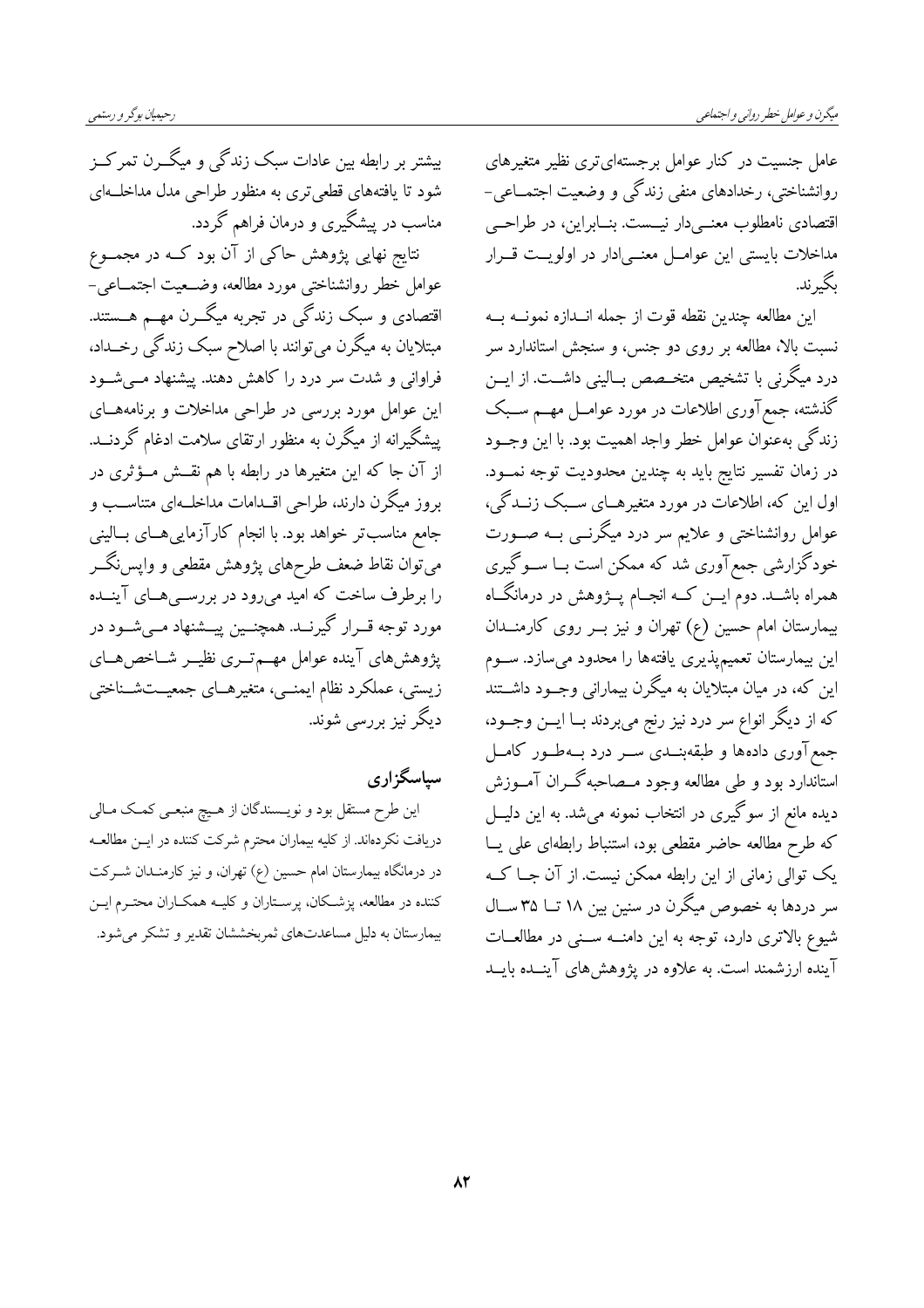### References

- 1. Dent W, Stelzhammer B, Meindl M, Matuja WB, Schmutzhard E, Winkler AS. Migraine attack frequency, duration, and pain intensity: disease burden derived from a community-based survey in northern Tanzania. Headache 2011; 51(10): 1483-92.
- 2. Nicholson RA, Houle TT, Rhudy JL, Norton PJ. Psychological risk factors in headache. Headache 2007; 47(3): 413- 26.
- 3. Green MW. Headaches: psychiatric aspects. Neurol Clin 2011; 29(1): 65-80, vii.
- 4. Antonaci F, Nappi G, Galli F, Manzoni GC, Calabresi P, Costa A. Migraine and psychiatric comorbidity: a review of clinical findings. J Headache Pain 2011; 12(2): 115-25.
- 5. Curone M, Tullo V, Mea E, Proietti-Cecchini A, Peccarisi C, Bussone G. Psychopathological profile of patients with chronic migraine and medication overuse: study and findings in 50 cases. Neurol Sci 2011; 32(Suppl 1): S177- S179.
- 6. Radat F, Milowska D, Valade D. Headaches secondary to psychiatric disorders (HSPD): a retrospective study of 87 patients. Headache 2011; 51(5): 789-95.
- 7. Balaban CD, Jacob RG, Furman JM. Neurologic bases for comorbidity of balance disorders, anxiety disorders and migraine: neurotherapeutic implications. Expert Rev Neurother 2011; 11(3): 379- 94.
- 8. Moschiano F, D'Amico D, Canavero I, Pan I, Micieli G, Bussone G. Migraine

and depression: common pathogenetic and therapeutic ground? Neurol Sci 2011; 32(Suppl 1): S85-S88.

- 9. Baskin SM, Smitherman TA. Comorbidity between migraine and depression: update on traditional and alternative treatments. Neurol Sci 2011; 32(Suppl 1): S9-13.
- 10. Ligthart L, Penninx BW, Nyholt DR, Distel MA, de Geus EJ, Willemsen G, et al. Migraine symptomatology and major depressive disorder. Cephalalgia 2010; 30(9): 1073-81.
- 11. Hedborg K, Anderberg UM, Muhr C. Stress in migraine: personality-dependent vulnerability, life events, and gender are of significance. Ups J Med Sci 2011; 116(3): 187-99.
- 12. Yokoyama M, Yokoyama T, Funazu K, Yamashita T, Kondo S, Hosoai H, et al. Associations between headache and stress, alcohol drinking, exercise, sleep, and comorbid health conditions in a Japanese population. J Headache Pain 2009; 10(3): 177-85.
- 13. Fernandez-de-Las-Penas C, Hernandez-Barrera V, Carrasco-Garrido P, Alonso-Blanco C, Palacios-Cena D, Jimenez-Sanchez S, et al. Population-based study of migraine in Spanish adults: relation to socio-demographic factors, lifestyle and co-morbidity with other conditions. J Headache Pain 2010; 11(2): 97-104.
- 14. Molarius A, Tegelberg A, Ohrvik J. Socio-economic factors, lifestyle, and headache disorders - a population-based study in Sweden. Headache 2008; 48(10): 1426-37.
- 15. Winter AC, Hoffmann W, Meisinger C, Evers S, Vennemann M, Pfaffenrath V,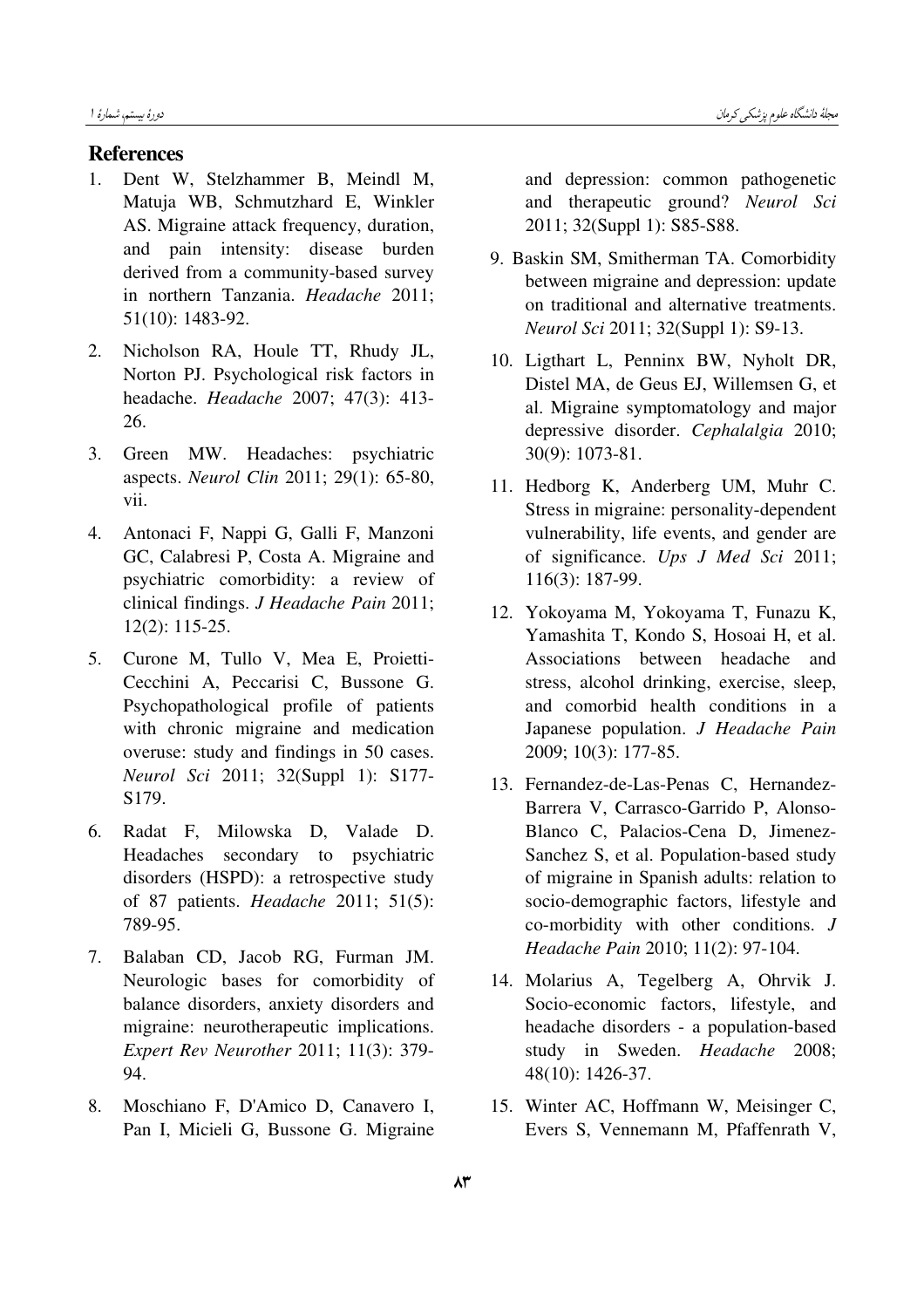et al. Association between lifestyle factors and headache. J Headache Pain 2011; 12(2): 147-55.

- 16. Le H, Tfelt-Hansen P, Skytthe A, Kyvik KO, Olesen J. Association between migraine, lifestyle and socioeconomic factors: a population-based crosssectional study. J Headache Pain 2011; 12(2): 157-72.
- 17. Domingues RB, Teixeira AL, Domingues SA. Physical practice is associated with less functional disability in medical students with migraine. Arq Neuropsiquiatr 2011; 69(1): 39-43.
- 18. Lambru G, Castellini P, Manzoni GC, Torelli P. Mode of occurrence of traumatic head injuries in male patients with cluster headache or migraine: Is there a connection with lifestyle? Cephalalgia 2010; 30(12): 1502-8.
- 19. Tellez-Zenteno JF, Pahwa DR, Hernandez-Ronquillo L, Garcia-Ramos G, Velazquez A. Association between body mass index and migraine. Eur Neurol 2010; 64(3): 134-9.
- 20. Winter AC, Berger K, Buring JE, Kurth T. Body mass index, migraine, migraine frequency and migraine features in women. Cephalalgia 2009; 29(2): 269- 78.
- 21. Tietjen GE, Peterlin BL, Brandes JL, Hafeez F, Hutchinson S, Martin VT, et al. Depression and anxiety: effect on the migraine-obesity relationship. Headache 2007; 47(6): 866-75.
- 22. Lopez-Mesonero L, Marquez S, Parra P, Gamez-Leyva G, Munoz P, Pascual J. Smoking as a precipitating factor for migraine: a survey in medical students. J Headache Pain 2009; 10(2): 101-3.
- 23. Waldie KE, McGee R, Reeder AI, Poulton R. Associations between frequent headaches, persistent smoking, and attempts to quit. Headache 2008; 48(4): 545-52.
- 24. Gupta S, McCarson KE, Welch KM, Berman NE. Mechanisms of pain modulation by sex hormones in migraine. Headache 2011; 51(6): 905-22.
- 25. Lovibond SH, Lovibond PF. Manual for the depression anxiety stress scales.  $2<sup>nd</sup>$ ed. Kensington, UK: School of Psychology, University of New South Wales; 1995.
- 26. Wood BM, Nicholas MK, Blyth F, Asghari A, Gibson S. The utility of the short version of the Depression Anxiety Stress Scales (DASS-21) in elderly patients with persistent pain: does age make a difference? Pain Med 2010; 11(12): 1780-90.
- 27. Asghari-Moghadam M, Mehrabian N, Pak Nejad M, Saed F. psychometric characteristics of the depression anxiety stress scales (DASS) in patients with chronic pain. J psychol educ 2010; 40(1): 13-42.
- 28. Peng CJ, Lee KL, Ingersoll GM. An introduction to logistic regression analysis and reporting. J Educatio Research 2002; 96(1): 3-14.
- 29. Mitsikostas DD, Vikelis M, Kodounis A, Zaglis D, Xifaras M, Doitsini S, et al. Migraine recurrence is not associated with depressive or anxiety symptoms. Results of a randomized controlled trial. Cephalalgia 2010; 30(6): 690-5.
- 30. Blumenfeld AM, Varon SF, Wilcox TK, Buse DC, Kawata AK, Manack A, et al. Disability, HRQoL and resource use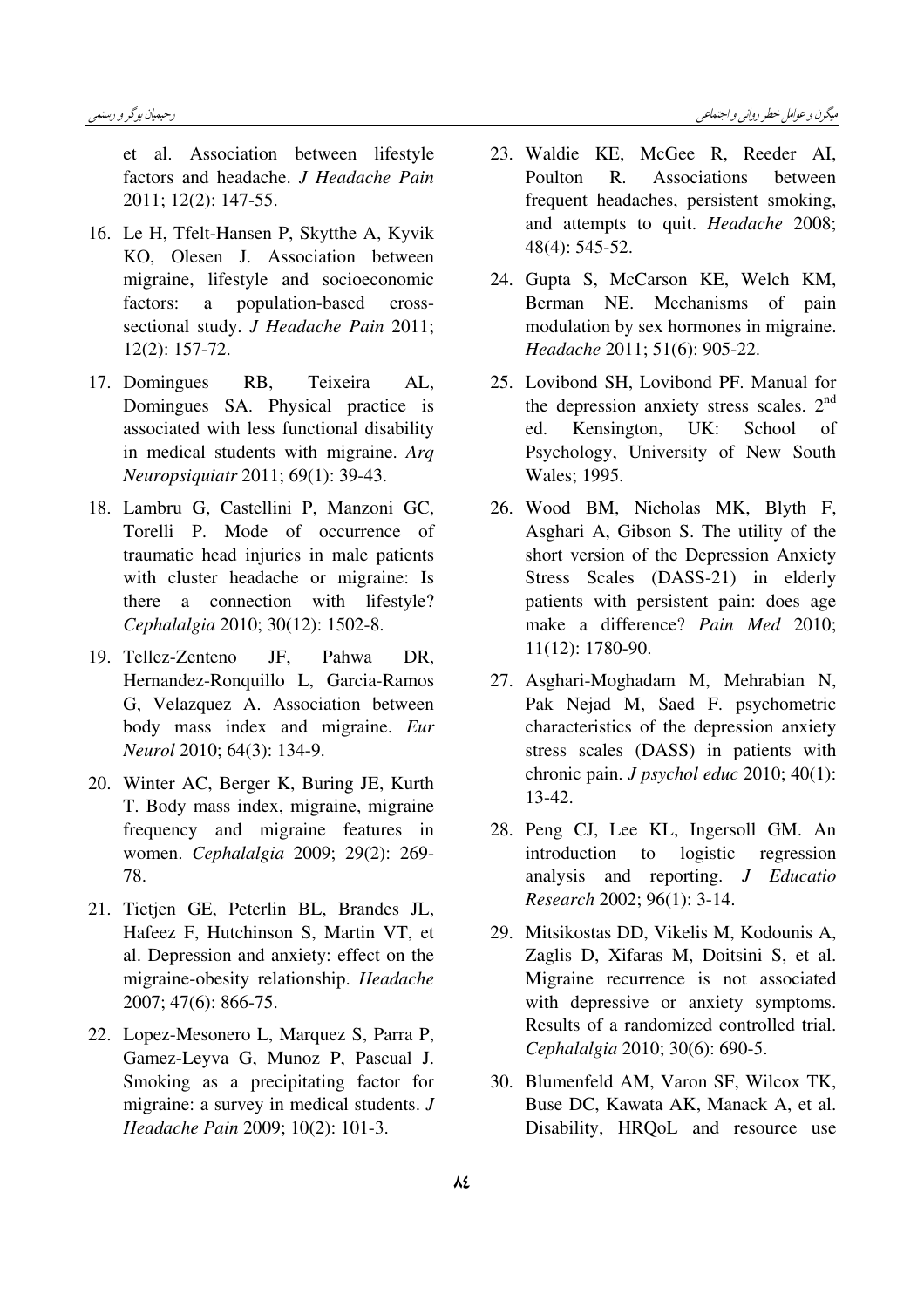among chronic and episodic migraineurs: results from the International Burden of Migraine Study (IBMS). Cephalalgia 2011; 31(3): 301-15.

- 31. Hershey AD, Lipton RB. Lifestyles of the young and migrainous. Neurology 2010; 75(8): 680-1.
- 32. Buse DC, Manack A, Serrano D, Turkel C, Lipton RB. Sociodemographic and comorbidity profiles of chronic migraine and episodic migraine sufferers. J Neurol Neurosurg Psychiatry 2010; 81(4): 428-32.
- 33. Dittrich SM, Gunther V, Franz G, Burtscher M, Holzner B, Kopp M. exercise with relaxation: Aerobic influence on pain and psychological well-being in female migraine patients. Clin J Sport Med 2008; 18(4): 363-5.
- 34. Parker C, Waltman N. Reducing the frequency and severity of migraine headaches workplace:  $in$ the evidence-based implementing interventions. Workplace Health Saf  $2012; 60(1): 12-8.$